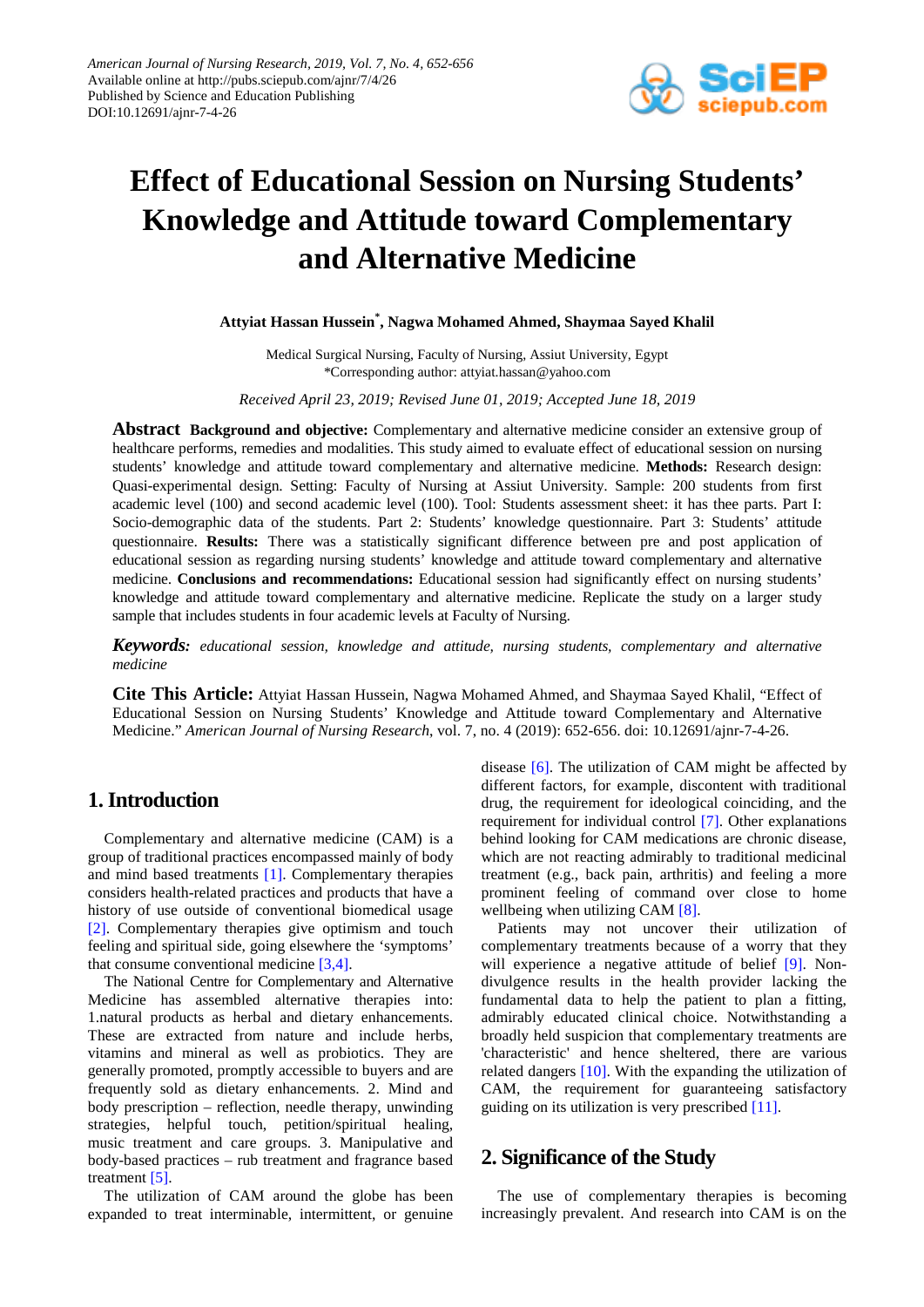increase in recent times. The expanding utilization of integral treatments among all-inclusive community has made these treatments a significant for all health care professionals. Nurses are the corner stone of health care systems and should be equipped with sufficient information on those CAM therapies. Therefore the researchers decided to conduct this study to improve nursing students' knowledge and attitude toward complementary and alternative medicine.

## **2.1. Aim of the Study**

To evaluate effect of educational session on nursing students' knowledge and attitude toward complementary and alternative medicine.

## **2.2. Research Hypothesis**

After applying the educational session will improve the nursing students' knowledge and attitude toward complementary and alternative medicine.

## **3. Subjects and Methods**

## **3.1. Research Design**

Quasi-experimental research design.

#### **3.2. Setting**

This study was carried out in Faculty of Nursing at Assuit University.

#### **3.3. Sample**

The study Sample included (200) students from first academic level (100) and second academic level (100) currently enrolled in academic year (2018-2019) at Faculty of Nursing, Assiut University.

## **3.4. Tool of Data Collection**

In this study, tools designed by the researchers after reviewing previous and recent available related literature.

**Students assessment sheet**: It has thee parts.

Part I: Socio-demographic data of the students it includes age, gender, academic level.

Part 2: Students' knowledge questionnaire: it has 7 questions related to complementary and alternative medicine as definition, modalities, uses, reasons for seeking CAM treatments and barriers for using of alternative therapies.

## **3.5. Scoring System**

Scores assigned to each item were between 0 and 1 points as follows;  $(1 = yes \text{ and } 0 = no)$ .

According to range of total scores it was between (0-7 degrees),

The knowledge scores were classified into Poor knowledge less than 50%, Fair knowledge (50% - 75%), and more than 75% considered Good knowledge.

Part 3: Students' attitude toward complementary and alternative medicine questionnaire it consist of 13 statements regarding students' opinion of CAM.

Students' scores assigned to each item were between 0 and 1 points as follows;  $(1=$  agree and  $0=$  disagree).

According to range of total scores it was between (0-13 degrees),

Students' scores were classified as having positive attitude if their total score

Was  $\geq$  70%, and were classified as having negative attitude if their total score was < 70% degree.

## **3.6. Educational Session**

It designed by the researchers after reviewing previous and recent available related literature regarding complementary and alternative medicine. It included definition, modalities, uses, reasons for seeking CAM treatments and barriers for using of alternative therapies.

## **3.7. Content Validity**

The tools were tested for content validity by 5 experts of academic medical-surgical nursing staff from Faculty of Nursing at Assiut University who reviewed the tools for clarity, relevance, comprehensiveness, understanding, applicability and easiness for administration, they agreed and no comments. Internal consistency among the questionnaire items was 0.93 Cronbach's alpha (α) and it was considered within the acceptable range.

## **3.8. Pilot Study**

A pilot study was used to test the instrument. It was conducted on 10% (20) students for testing clarity, applicability, practicability and feasibility of the study tools. Modifications were done for study tools, so the 10% of students were excluded from the study.

## **3.9. Ethical Considerations**

Permission to carry out the study was obtained from the ethical committee of the Faculty of Nursing and from the head of Medical -Surgical Nursing Department in the Faculty. Oral agreement for voluntary participation was obtained from the students. Total confidentiality of any obtained information was ensured.

## **3.10. Procedure**

The data collection phase of the study took about two months March and April (2019). Before starting any data collection, the explanation for the study aim was done to obtain agreement and cooperation from students for data collection. After ensuring the clarity of the study tool, the actual data collection from students was started. Arrangements were done to avoid any delay or affection of the regular teaching/learning activities. Pre-test questionnaire was distributed to assess students' knowledge and attitude toward CAM. Each student was filled the questionnaire before application of educational session then the researchers conduct a 45 minute for educational session. Teaching aids used were handouts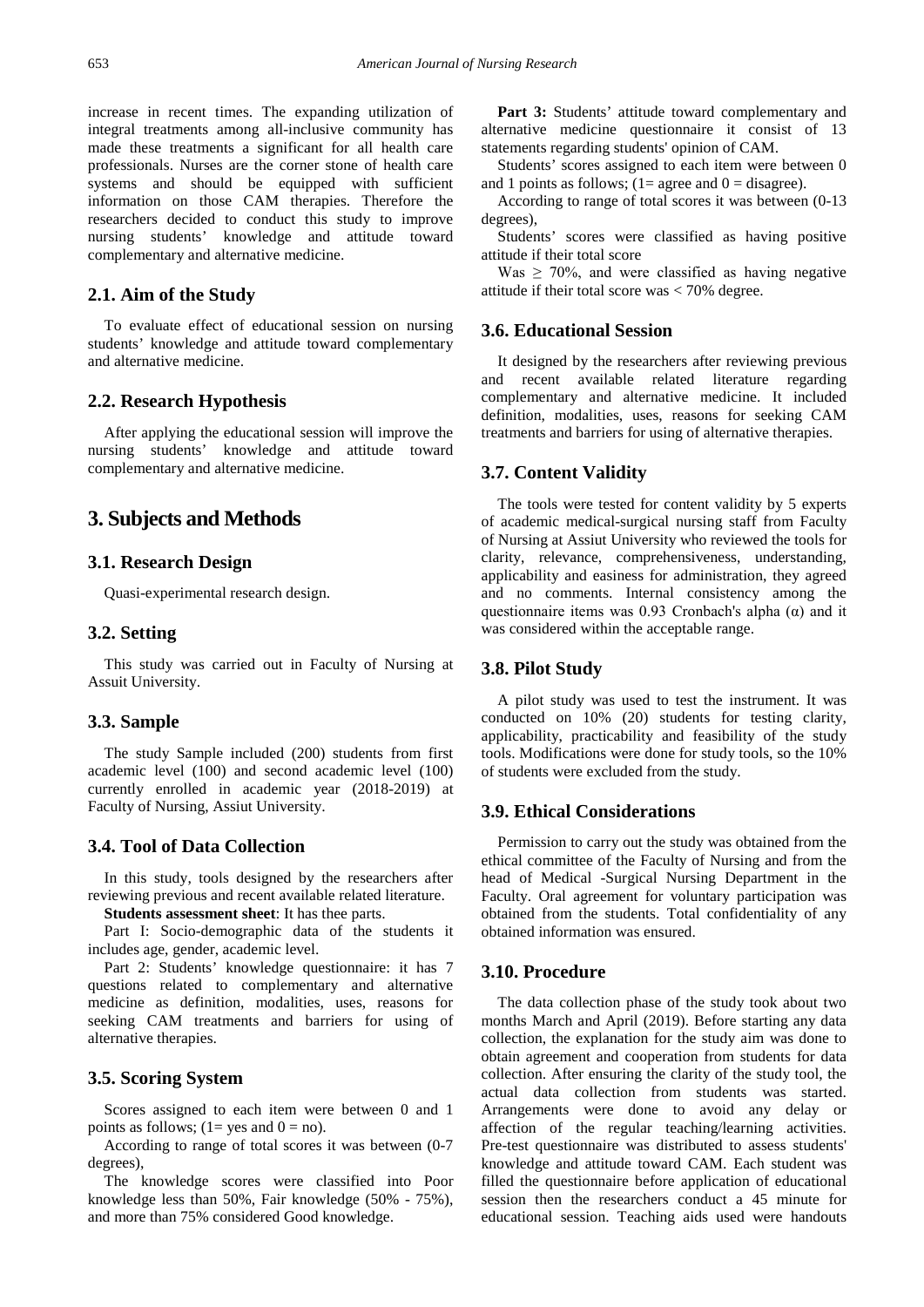equipped with picture and diagram. After session there was 10-15 minutes for discussion and feedback. After finishing the educational session the post-test questionnaire was distributed to assess the effect of the session on students' knowledge and attitude toward CAM.

## **3.11. Statistical Analysis**

The data were tested for normality using the Anderson-Darling test and for homogeneity variances prior to further statistical analysis. Categorical variables were described by number and percent (N, %), where continuous variables described by mean and standard deviation (Mean, SD). Chi-square test OR fisher and correlation (r) exact test used to compare between categorical variables where compare between continuous variables by Mann-Whitney Test, - independent t-test. Two-tailed p < 0.05 was considered statistically significant. All analyses were performed with the IBM SPSS 20.0 software and excel sheet data base version 2016.

# **4. Results**

[Table 1](#page-2-0) Presents that highest percentage of students age was < 20 year (56%). Regarding gender the majority was female (73%).

**Table 1. Percentage distribution of socio-demographic data of the students**

<span id="page-2-0"></span>

| Socio-demographic data | N.             | $\frac{0}{0}$ |
|------------------------|----------------|---------------|
| age                    |                |               |
| $<$ 20                 | 112            | 56.0          |
| $20 - 25$              | 86             | 43.0          |
| $25 - 30$              | $\overline{c}$ | 1.0           |
| Gender                 |                |               |
| male                   | 54             | 27.0          |
| female                 | 146            | 73.0          |
| Academic year          |                |               |
| first                  | 100            | 50            |
| second year            | 100            | 50            |

[Table 2](#page-2-1) Illustrates that improvement in students' knowledge post application of educational session than before it. There are statistically significant difference between pre and post application of educational session regarding their knowledge.

**Table 2. Comparison between pre and post educational session regarding total knowledge level of students (N= 200)**

<span id="page-2-1"></span>

|                        | <b>Pre session</b> |               |     | <b>Post session</b> | P-value  |
|------------------------|--------------------|---------------|-----|---------------------|----------|
| <b>Knowledge level</b> | N.                 | $\frac{0}{0}$ | N.  | $\frac{0}{0}$       |          |
| Poor                   | 55                 | 27.5          | 16  | 8.0                 | $0.031*$ |
| Fair                   | 56                 | 28            |     | 3.5                 |          |
| Good                   | 89                 | 44.5          | 177 | 88.5                |          |

[Table 3](#page-2-2) illustrates that the highest percentage of students had positive attitude post application of educational session. There are a highly statistically significant difference between pre and post application of educational session regarding their attitude.

[Table 4](#page-2-3) Shows a highly statistically significant difference between gender, Academic level and knowledge post application of educational session.

[Table 5](#page-2-4) Shows a statistically significant difference between students' attitude and Socio-demographic data post application of educational session.

[Figure 1](#page-2-5) shows that positive correlation between students' knowledge and attitude post application of educational session.

**Table 3. Comparison between pre and post educational session regarding attitude of students (N= 200)**

<span id="page-2-2"></span>

| <b>Students Attitude</b> | <b>Pre session</b> |               | Post session | P- value      |           |  |
|--------------------------|--------------------|---------------|--------------|---------------|-----------|--|
|                          | N.                 | $\frac{0}{0}$ | N.           | $\frac{0}{0}$ |           |  |
| Positive                 | 17.0               | 8.5%          | 138.0        | 69%           | $0.001**$ |  |
| Negative                 | 28.0               | 14%           | 17.0         | 8.5%          |           |  |

**Table 4. Relation between Socio-demographic data and total Students' knowledge post application of educational session:** 

<span id="page-2-3"></span>

|                          | Total knowledge (Post) (N=200) |               |          |               |                |      |                |
|--------------------------|--------------------------------|---------------|----------|---------------|----------------|------|----------------|
| Sociodemographic<br>data | Poor                           |               | Fair     |               | Good           |      | <b>P-value</b> |
|                          | N.                             | $\frac{0}{6}$ | N.       | $\frac{0}{0}$ | N.             | $\%$ |                |
| Gender:                  |                                |               |          |               |                |      |                |
| Male                     |                                | 0.5           | 3        | 1.5           | 50             | 25.0 | $.001**$       |
| Female                   | 15                             | 7.5           | 4        | 2.0           | 127            | 63.5 |                |
| Age:                     |                                |               |          |               |                |      |                |
| $<$ 20                   | 6                              | 3.0           |          | 0.5           | 105            | 52.5 | $0.192^{ns}$   |
| $20 - 25$                | 10                             | 5.0           | 6        | 3.0           | 70             | 35.0 |                |
| $25 - 30$                | $\Omega$                       | 0.0           | $\theta$ | 0.0           | $\overline{c}$ | 1.0  |                |
| Academic level:          |                                |               |          |               |                |      |                |
| First year               | $\overline{c}$                 | 1.0           | $\Omega$ | 0.0           | 97             | 48.5 | $0.001**$      |
| Second year              | 14                             |               |          | 3.5           | 80             | 40   |                |

**Table 5. Relation between Socio-demographic data and Students' attitude post application of educational session** 

<span id="page-2-4"></span>

|                        | Student's attitude (Post) (N=200) |               |    |                 |                |
|------------------------|-----------------------------------|---------------|----|-----------------|----------------|
| Sociodemographic       | <b>Positive</b>                   |               |    | <b>Negative</b> | <b>P-value</b> |
|                        | N.                                | $\frac{0}{0}$ | N. | $\frac{0}{0}$   |                |
| Gender:                |                                   |               |    |                 |                |
| Male                   | 49                                | 24.5          | 5  | 2.5             | $.024*$        |
| Female                 | 106                               | 53.0          | 40 | 20.0            |                |
| Age:                   |                                   |               |    |                 |                |
| $<$ 20                 | 99                                | 49.5          | 13 | 6.5             |                |
| $20 - 25$              | 54                                | 27.0          | 32 | 16.0            | $0.001**$      |
| $25 - 30$              | $\overline{c}$                    | 1.0           | 0  | 0.0             |                |
| <b>Academic level:</b> |                                   |               |    |                 |                |
| First year             | 96                                | 48            | 3  | 1.5             | $0.001**$      |
| Second year            | 59                                | 29.5          | 42 | 21              |                |

<span id="page-2-5"></span>

Figure 1. Correlation between students' knowledge and attitude post application of educational session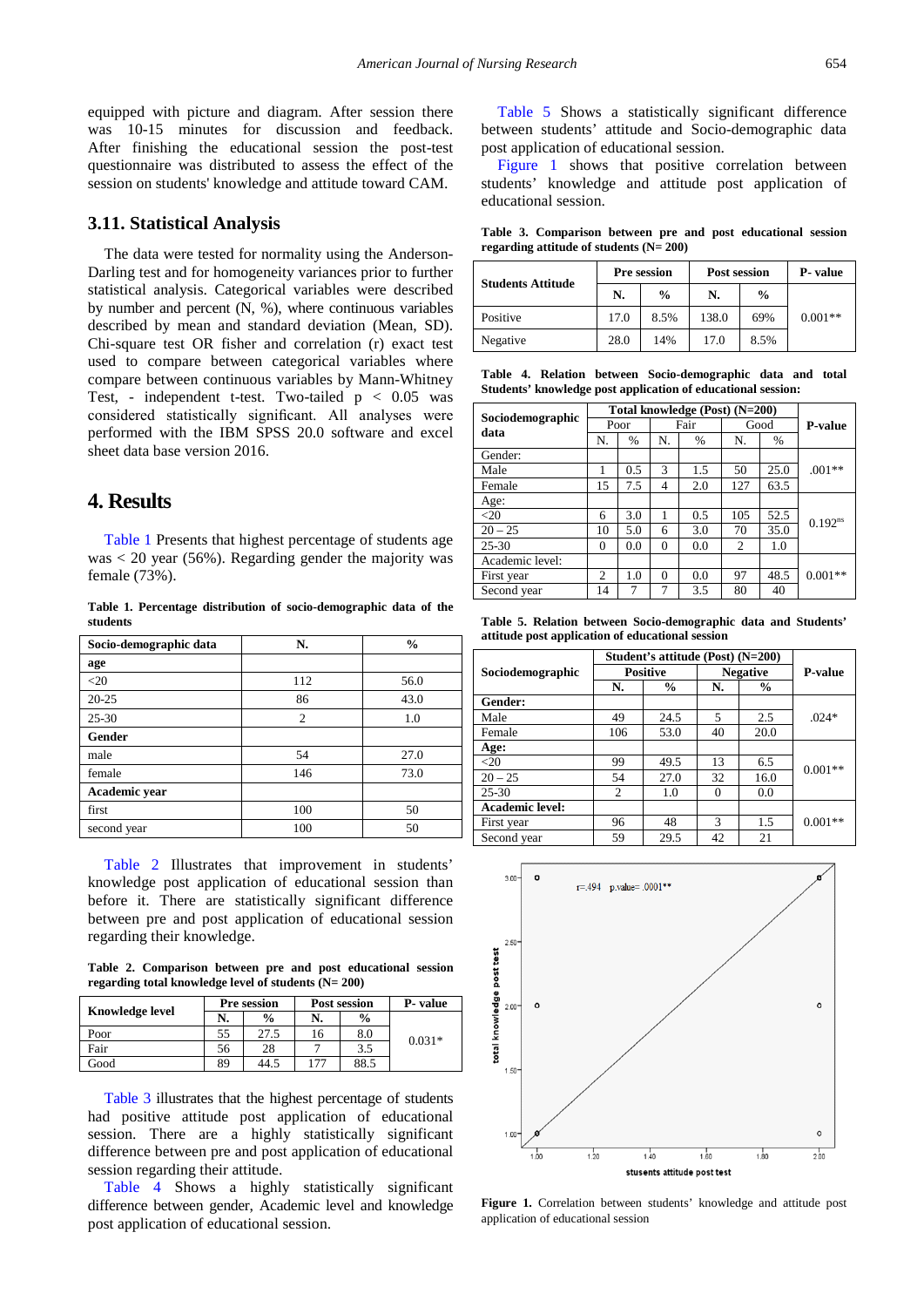# **5. Discussion**

The effective practice of integrated medicine inside the hospital must be provided after a good knowledge of CAM given for the nurses to ensure the safety and efficacy of using any CAM therapies [\[12\].](#page-4-3) Some nurses advance corresponding treatments as a chance to customize care and practice in a humanistic manner. Nurses have an inadequate education in this field and absence of professional backgrounds to assist them. The nursing profession needs to consider how to address current deficiencies in gathering the developing utilization of complementary therapies by patients [\[13\].](#page-4-4)

Nurses' sustenance for complementary therapies is not an attempt to task mainstream medicine but rather an endeavor to progress the quality of patients care. There are various hindrances to nurses' help including institutional culture and clinical setting, time and learning impediments [\[13\].](#page-4-4) The present study showed that; the majority of students ages were >20 year and female. There are Improvement of students knowledge regarding CAM post application of educational session than pre application of it. There are significant difference of knowledge level between pre and post application of educational session. Similar with the current study Afifi et al. [\[14\]](#page-4-5) reported that knowledge level in the post-session was high and better than in pre-session.

Also Ameade et al. [\[15\]](#page-4-6) supported the current study results as they revealed that students in this study were deficient in knowledge on CAM. In addition Shorofi and Arbon [\[16\]](#page-4-7) Concluded that, more than sixty percentage of studied nurses had very diminutive or no knowledge of CAM and should be provided with sufficient data. The current study illustrated that the highest percentage of students had positive attitude post application of educational session. There are a highly statistical significant difference between pre and post application of educational session regarding their attitude. In the same line Chang [\[17\]](#page-4-8) stated that nurses play a vital role in patient care, education, advocacy and decision making. In that capacity, they are well-situated to speak with patients about their utilization of complementary therapies. an ongoing checking survey of quantitative investigations uncovered that most medical attendants exhibit an inspirational frame of mind towards complementary therapies.

Likewise Jasamai et al., [\[18\]](#page-4-9) expressed that Psychosocial factors, for example, attitude towards CAM has been recommended as an indicator of CAM use in specific populaces. Nurses who were strong of patients ' utilization of complementary therapies frequently face various obstructions to its incorporation. The work spot culture, absence of time to either examine or encourage the medicines and the clinical setting assumes a huge role in nurses' attitudes. In some areas, such as pain clinics, complementary therapies are considered much more applicable than others, for example, the operating theatre. All the more extensively, the country in which nurses practice likewise impacts their attitudes.

The current study revealed that there were statistically significant difference between students' knowledge, attitude and Socio-demographic data post application of educational session. Those study findings are consistent with Akan et al., [\[19\]](#page-4-10) who revealed that female and first year students, had more positive attitude toward complementary and alternative medicine. Contrary to this study Loh et al., [\[20\]](#page-4-11) who reported that gender of students did not significantly affect attitude towards CAM use.

In our study there were positive correlation between total knowledge and attitude of students post application of educational session. This discoveries were bolstered by Shorofi and Arbon [\[16\]](#page-4-7) who reasoned that a positive affiliation was found between the nurses' knowledge and their attitudes towards CAM. Nurses' positive attitudes towards CAM use could be an indication that they are poised for further integration of clinically approved CAM into nursing care of patients. Nurses' attitudes towards complementary therapies are influenced by their professional ideology and their knowledge.

# **6. Conclusion**

Based on the results of the current study, it can be concluded that Educational session had significantly effect on nursing students' knowledge and attitude toward complementary and alternative medicine.

# **7. Recommendations**

We can recommended that replicate the study on a larger study sample that includes students in four academic levels at faculty of nursing to gather more information about nursing students' knowledge and attitude toward complementary and alternative medicine.

# **References**

- <span id="page-3-0"></span>[1] Farooqui, M., Hassali, M.A., Abdul Shatar, A.K., Farooqui, M.A., Saleem, F., Haq, N.U., Othman, C.N. (2016). Use of complementary and alternative medicines among Malaysian cancer patients: A descriptive study. J TraditComplem. 6: 321-326.
- <span id="page-3-1"></span>[2] Chen, X., Ung, C.O., Hu H Liu, X., Zhao, J., Hu, Y., Li, P., Yang, Q. (2016). Community pharmacists' perceptions about pharmaceutical care of traditional medicine products: a questionnaire-based cross-sectional study in Guangzhou, China. Evid-Based Compl Alt, 1-16.
- <span id="page-3-2"></span>[3] Robinson, N., Lorenc, A. (2011). Traditional and complementary approaches to child health. Nurs. Stand. 25 (38), 39- 47.
- [4] Wanchai, A., Armer, J., Stewart, B. (2015). nurses' perspectives on the use of complementary and alternative medicine among Thai breast cancer survivors in northern Thailand. Int. J. Nurs. Pract. 21 (2), 118-124.
- <span id="page-3-3"></span>[5] National Centre for Complementary and Integrative Health (NCCIH). (2013). What is complementary and alternative medicine? https://nccih.nih.gov/health/integrative-health. (Accessed 19th June 2016).
- <span id="page-3-4"></span>[6] Li, L., Leung, P.S. (2014). Use of herbal medicines and natural products: An alternative approach to overcoming the apoptotic resistance of pancreatic cancer. Int J Biochem Cell B. 31:224-236.
- <span id="page-3-5"></span>[7] Hasan, S.S., See, C.K., Choong, C.L.K., Ahmed, S.I., Ahmadi, K., Anwar, M. (2010). Reasons, perceived efficacy, and factors associated with complementary and alternative medicine use among Malaysian patients with HIV/AIDS. J AlternComplem Med. 16:1171-1176.
- <span id="page-3-6"></span>[8] Mcfadden, K.L., Hernández, T.D., Ito, T.A. (2010). Attitudes toward complementary and alternative medicine influence. Explore-NY. 6:380-388.